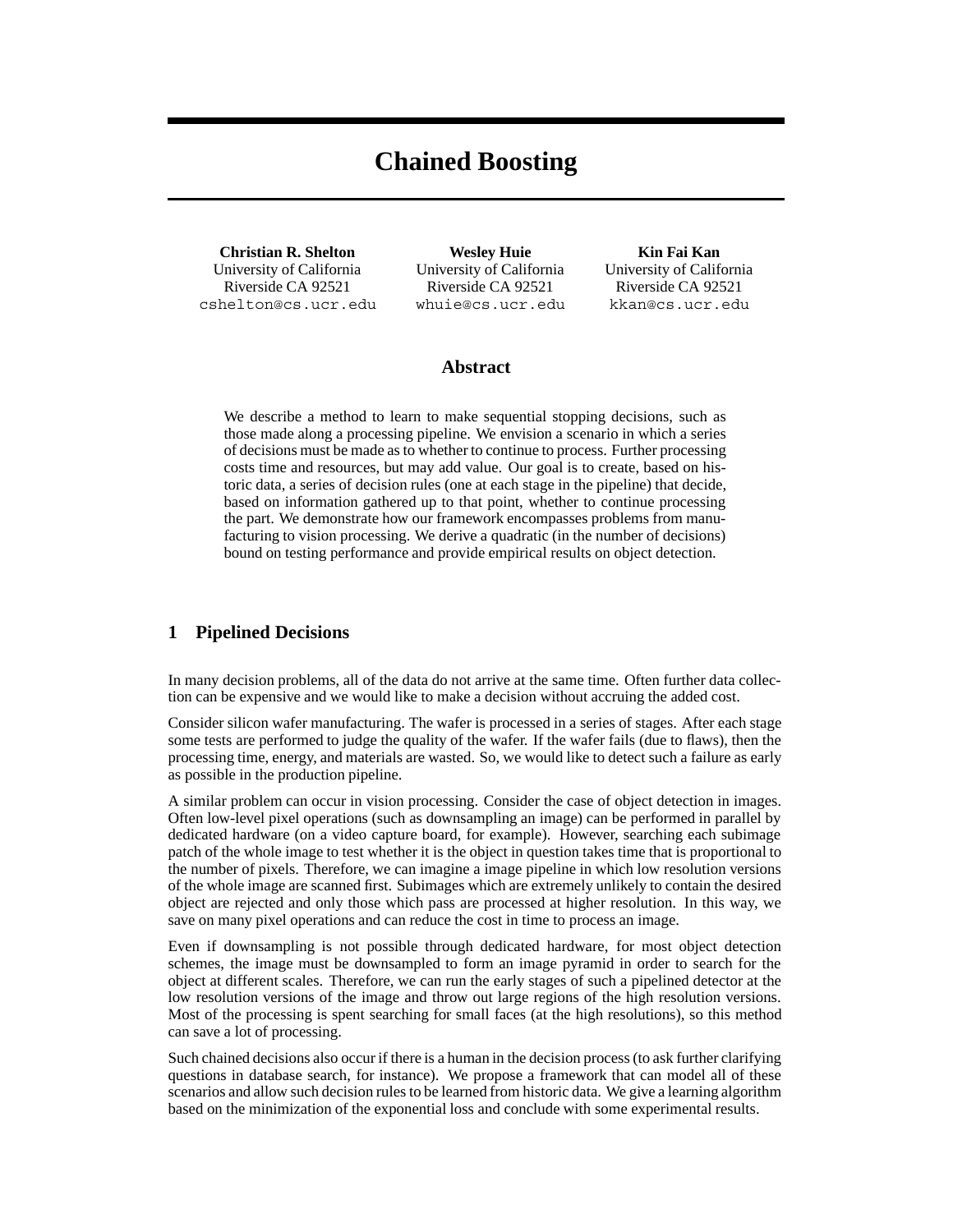#### **1.1 Problem Formulation**

Let there be s stages to the processing pipeline. We assume that there is a static distribution from which the parts, objects, or units to be processed are drawn. Let  $p(x, c)$  represent this distribution in which x is a vector of the features of this unit and c represents the costs associated with this unit. In particular, let  $x_i$  (1  $\le i \le s$ ) be the set of measurements (features) available to the decision maker immediately following stage i. Let  $c_i$  ( $1 \le i \le s$ ) be the cost of rejecting (or stopping the processing of) this unit immediately following stage i. Finally, let  $c_{s+1}$  be the cost of allowing the part to pass through all processing stages.

Note that  $c_i$  need not be monotonic in i. To take our wafer manufacturing example, for wafers that are good we might let  $c_i = i$  for  $1 \le i \le s$ , indicating that if a wafer is rejected at any stage, one unit of work has been invested for each stage of processing. For the same good wafers, we might let  $c_{s+1} = s - 1000$ , indicating that the value of a completed wafer is 1000 units and therefore the total cost is the processing cost minus the resulting value. For a flawed wafer, the values might be the same, except for  $c_{s+1}$  which we would set to s, indicating that there is no value for a bad wafer.

Note that the costs may be either positive or negative. However, only their relative values are important. Once a part has been drawn from the distribution, there is no way of affecting the "base level" for the value of the part. Therefore, we assume for the remainder of this paper that  $c_i \geq 0$  for  $1 \leq i \leq s+1$  and that  $c_i = 0$  for some value of i (between 1 and  $s + 1$ ).

Our goal is to produce a series of decision rules  $f_i(x_i)$  for  $1 \le i \le s$ . We let  $f_i$  have a range of  $\{0, 1\}$  and let 0 indicate that processing should continue and 1 indicate that processing should be halted. We let f denote the collection of these s decision rules and augment the collection with an additional rule  $f_{s+1}$  which is identically 1 (for ease of notation). The cost of using these rules to halt processing an example is therefore

$$
L(f(x), c) = \sum_{i=1}^{s+1} c_i f_i(x_i) \prod_{j=1}^{i-1} (1 - f_j(x_j)) .
$$

We would like to find a set of decision rules that minimize  $E_p[L(f(x), c)]$ .

While  $p(x, c)$  is not known, we do have a series of samples (training set)  $D =$  $\{(x^1, c^1), (x^2, c^2), \ldots, (x^n, c^n)\}\$  of n examples drawn from the distribution p. We use superscripts to denote the example index and subscripts to denote the stage index.

## **2 Boosting Solution**

For this paper, we consider constructing the rules  $f_i$  from simpler decision rules, much as in the Adaboost algorithm [1, 2]. We assume that each decision  $f_i(x_i)$  is computed as the threshold of another function  $g_i(x_i)$ :  $f_i(x_i) = \mathcal{I}(g_i(x_i) > 0)$ .<sup>1</sup> We bound the empirical risk:

$$
\sum_{k=1}^{n} L(f(x^{k}), c^{k}) = \sum_{k=1}^{n} \sum_{i=1}^{s+1} c_{i}^{k} \mathcal{I}(g_{i}(x_{i}^{k}) > 0) \prod_{j=1}^{i-1} \mathcal{I}(g_{j}(x_{j}^{k}) \le 0)
$$
\n
$$
\le \sum_{k=1}^{n} \sum_{i=1}^{s+1} c_{i}^{k} e^{g_{i}(x_{i}^{k})} \prod_{j=1}^{i-1} e^{-g_{j}(x_{j}^{k})} = \sum_{k=1}^{n} \sum_{i=1}^{s+1} c_{i}^{k} e^{g_{i}(x_{i}^{k}) - \sum_{j=1}^{i-1} g_{j}(x_{j}^{k})}.
$$
\n(1)

Our decision to make all costs positive ensures that the bounds hold. Our decision to make the optimal cost zero helps to ensure that the bound is reasonably tight.

As in boosting, we restrict  $g_i(x_i)$  to take the form  $\sum_{l=1}^{m_i} \alpha_{i,l} h_{i,l}(x_i)$ , the weighted sum of  $m_i$  sub-<br>classifiers each of which returns either  $-1$  or  $+1$ . We will construct these weighted sums incremenclassifiers, each of which returns either −1 or +1. We will construct these weighted sums incremen-<br>tally and greedily adding one additional subclassifier and associated weight at each step. We will tally and greedily, adding one additional subclassifier and associated weight at each step. We will pick the stage, weight, and function of the subclassifier in order to make the largest negative change in the exponential bound to the empirical risk. The subclassifiers,  $h_{i,l}$  will be drawn from a small class of hypotheses,  $H$ .

 ${}^{1}Z$  is the indicator function that equals 1 if the argument is true and 0 otherwise.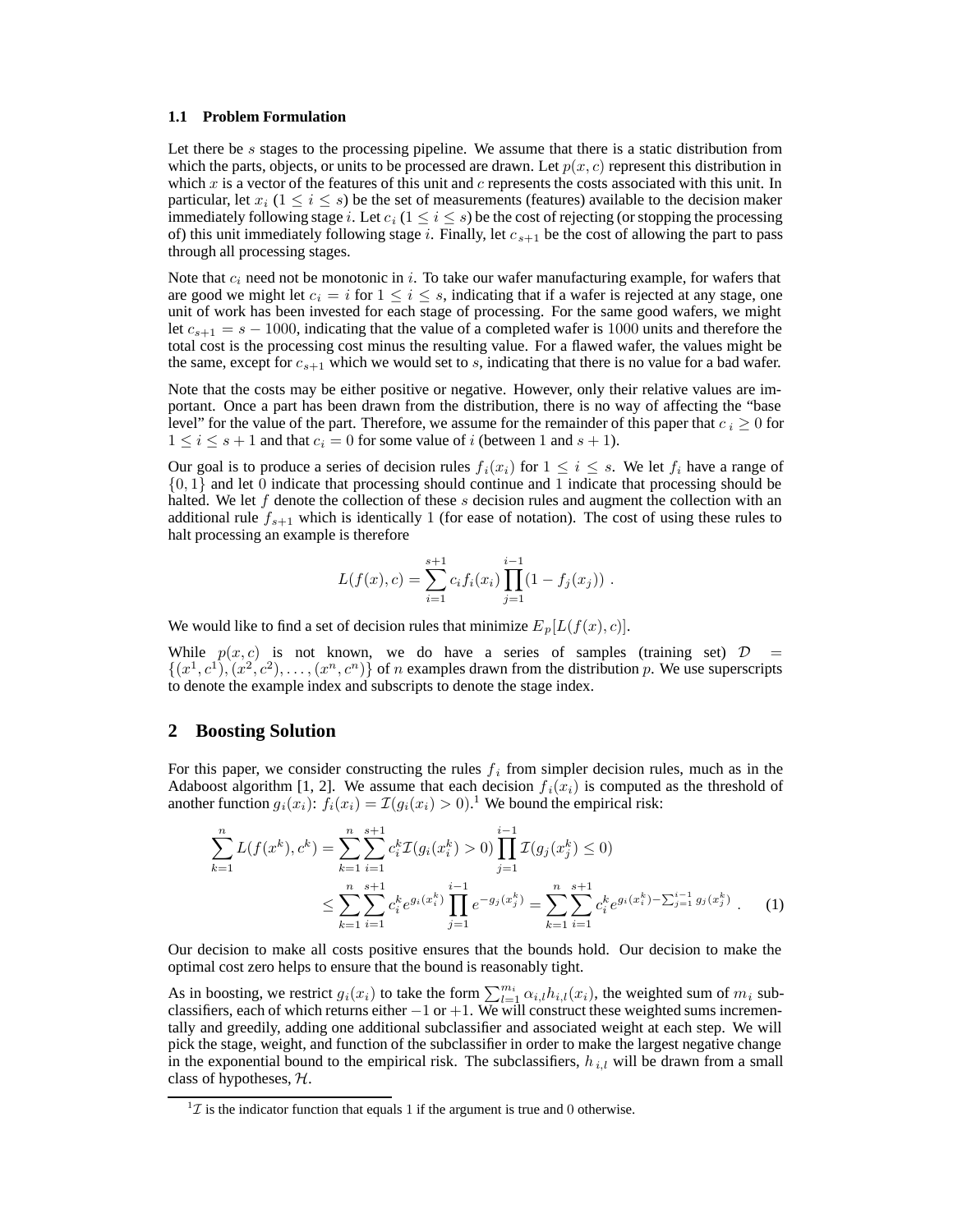1. Initialize  $q_i(x)=0$  for all stages i 2. Initialize  $w_i^k = c_i^k$  for all stages i and examples k. 3. For each stage  $i$ : (a) Calculate targets for each training example, as shown in equation 5. (b) Let  $h$  be the result of running the base learner on this set. (c) Calculate the corresponding  $\alpha$  as per equation 3. (d) Score this classification as per equation 4 4. Select the stage  $\bar{\imath}$  with the best (highest) score. Let  $\bar{h}$  and  $\bar{\alpha}$  be the classifier and weight found at that stage. 5. Let  $g_{\bar{i}}(x) \leftarrow g_{\bar{i}}(x) + \bar{\alpha}\bar{h}(x)$ . 6. Update the weights (see equation 2): •  $\forall 1 \leq k \leq n$ , multiply  $w_i^k$  by  $e^{\bar{\alpha}\bar{h}(x_i^k)}$ . •  $\forall 1 \leq k \leq n, j > \bar{\imath}$ , multiply  $w_j^k$  by  $e^{-\bar{\alpha}\bar{h}(x_i^k)}$ .

7. Repeat from step 3

Figure 1: Chained Boosting Algorithm

#### **2.1 Weight Optimization**

We first assume that the stage at which to add a new subclassifier and the subclassifier to add have already been chosen:  $\bar{\imath}$  and  $\bar{h}$ , respectively. That is,  $\bar{h}$  will become  $h_{\bar{\imath},m_{\bar{\imath}}+1}$  but we simplify it for ease of expression. Our goal is to find  $\alpha_{\bar{\imath},m_{\bar{\imath}}+1}$  which we similarly abbreviate to  $\bar{\alpha}$ . We first define

$$
w_i^k = c_i^k e^{g_i(x_i^k) - \sum_{j=1}^{i-1} g_j(x_j^k)}
$$
 (2)

as the weight of example k at stage i, or its current contribution to our risk bound. If we let  $\mathcal{D}_{h}^{+}$  be the set of indexes of the mambers of  $\mathcal{D}$  for which  $\bar{h}$  returns 1.1 and let  $\mathcal{D}^{-}$  be similarly the set of indexes of the members of D for which h returns +1, and let  $\mathcal{D}_{\bar{h}}^-$  be similarly defined for those for which h returns  $-1$ , we can further define those for which  $\bar{h}$  returns  $-1$ , we can further define

$$
W_{\bar{i}}^{+} = \sum_{k \in \mathcal{D}_{\bar{h}}^{+}} w_{\bar{i}}^{k} + \sum_{k \in \mathcal{D}_{\bar{h}}^{-}} \sum_{i = \bar{i} + 1}^{s + 1} w_{i}^{k} \qquad W_{\bar{i}}^{-} = \sum_{k \in \mathcal{D}_{\bar{h}}^{-}} w_{\bar{i}}^{k} + \sum_{k \in \mathcal{D}_{\bar{h}}^{+}} \sum_{i = \bar{i} + 1}^{s + 1} w_{i}^{k}.
$$

We interpret  $W_i^{\pm}$  to be the sum of the weights which  $\bar{h}$  will emphasize. That is, it corresponds to the weights along the path that  $\bar{h}$  selects: For those examples for which  $\bar{h}$  recommends termination the weights along the path that  $\bar{h}$  selects: For those examples for which  $\bar{h}$  recommends termination, we add the current weight (related to the cost of stopping the processing at this stage). For those examples for which  $h$  recommends continued processing, we add in all future weights (related to all future costs associated with this example).  $W_i^-$  can be similarly interpreted to be the weights (or costs) that  $\bar{h}$  recommends skinning costs) that h recommends skipping.

If we optimize the loss bound of Equation 1 with respect to  $\bar{\alpha}$ , we obtain

$$
\bar{\alpha} = \frac{1}{2} \log \frac{W_{\overline{i}}^{-}}{W_{\overline{i}}^{+}} \tag{3}
$$

The more weight (cost) that the rule recommends to skip, the higher its  $\alpha$  coefficient.

#### **2.2 Full Optimization**

Using Equation 3 it is straight forward to show that the reduction in Equation 1 due to the addition of this new subclassifier will be

$$
W_{\bar{i}}^{+}(1 - e^{\bar{\alpha}}) + W_{\bar{i}}^{-}(1 - e^{-\bar{\alpha}}) . \tag{4}
$$

We know of no efficient method for determining  $\bar{i}$ , the stage at which to add a subclassifier, except by exhaustive search. However, within a stage, the choice of which subclassifier to use becomes one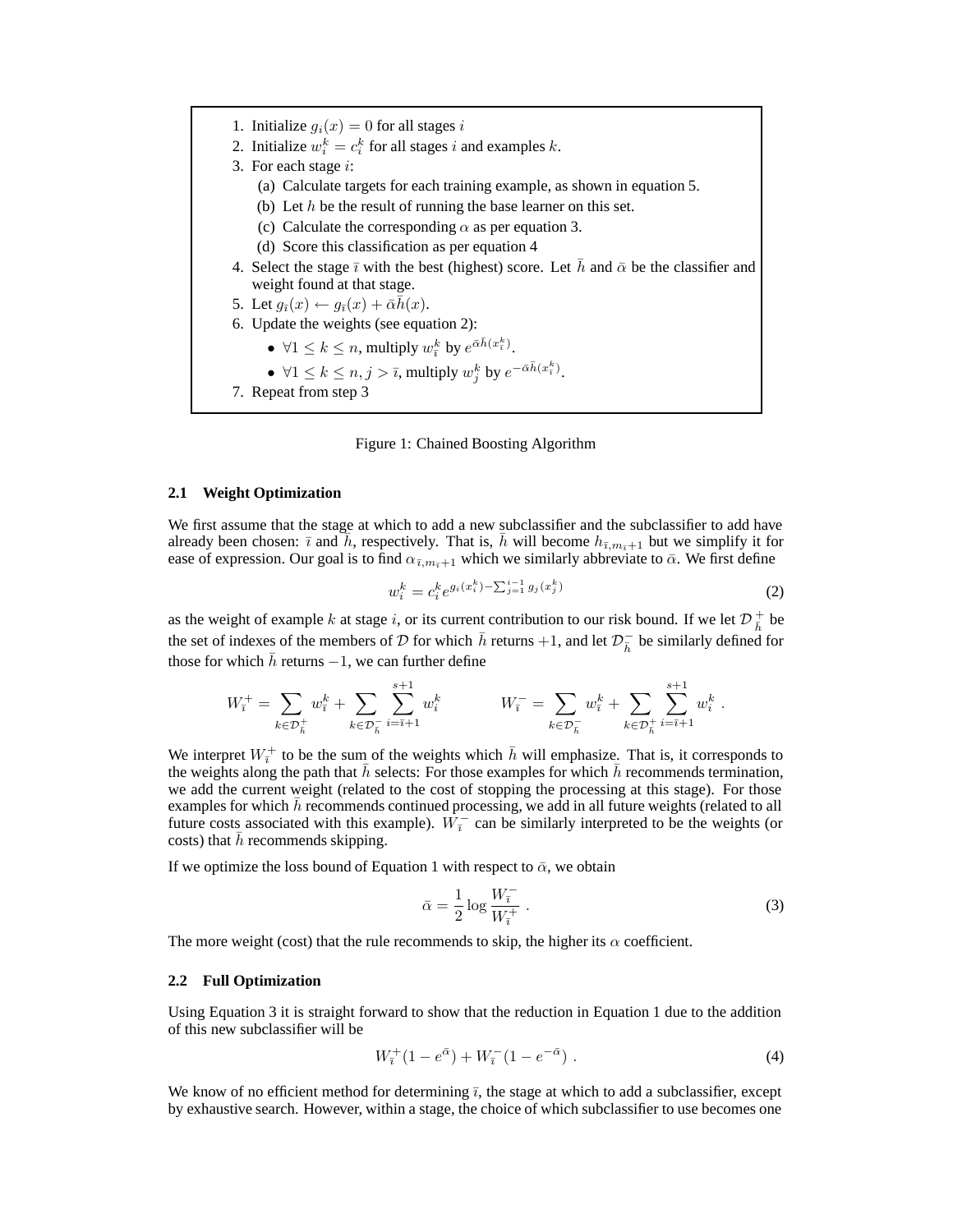of maximizing

$$
\sum_{k=1}^{n} z_{\bar{i}}^{k} \bar{h}(x_{\bar{i}}^{k}) , \text{ where } z_{\bar{i}}^{k} = \left[ \sum_{i=\bar{i}+1}^{s+1} w_{i}^{k} \right] - w_{\bar{i}}^{k}
$$
 (5)

with respect to h. This is equivalent to an weighted empirical risk minimization where the training set is  $\{x^1, x^2, \ldots, x^n\}$ . The label of  $x^k$  is the sign of  $z^k$  and the weight of the same example is the set is  $\{\overline{x_i^1}, \overline{x_i^2}, \dots, \overline{x_i^n}\}$ . The label of  $x_i^k$  is the sign of  $z_i^k$ , and the weight of the same example is the magnitude of  $z_i^k$ magnitude of  $z_{\overline{i}}^k$ .

#### **2.3 Algorithm**

The resulting algorithm is only slightly more complex than standard Adaboost. Instead of a weight vector (one weight for each data example), we now have a weight matrix (one weight for each data example for each stage). We initialize each weight to be the cost associated with halting the corresponding example at the corresponding stage. We start with all  $g_i(x)=0$ . The complete algorithm is as in Figure 1.

Each time through steps 3 through 7, we complete one "round" and add one additional rule to one stage of the processing. We stop executing this loop when  $\bar{\alpha} \leq 0$  or when an iteration counter exceeds a preset threshold.

#### **Bottom-Up Variation**

In situations where information is only gained after each stage (such as in section 4), we can also train the classifiers "bottom-up." That is, we can start by only adding classifiers to the last stage. Once finished with it, we proceed to the previous stage, and so on. Thus instead of selecting the best stage, i, in each round, we systematically work our way backward through the stages, never revisiting previously set stages.

## **3 Performance Bounds**

Using the bounds in [3] we can provide a risk bound for this problem. We let  $E$  denote the expectation with respect to the true distribution  $p(x, c)$  and  $\hat{E}_n$  denote the empirical average with respect to the *n* training samples. We first bound the indicator function with a piece-wise linear function,  $b_{\theta}$ , with a maximum slope of  $\frac{1}{\theta}$ :

$$
\mathcal{I}(z > 0) \le b_{\theta}(z) = \max\left(\min\left(1, 1 + \frac{z}{\theta}\right), 0\right) .
$$

We then bound the loss:  $L(f(x), c) \leq \phi_{\theta}(f(x), c)$  where

$$
\phi_{\theta}(f(x), c) = \sum_{i=1}^{s+1} c_i \min\{b_{\theta}(g_i(x_i)), b_{\theta}(-g_{i-1}(x_{i-1})), b_{\theta}(-g_{i-2}(x_{i-2})), \dots, b_{\theta}(-g_1(x_1))\}
$$
  
= 
$$
\sum_{i=1}^{s+1} c_i B_{\theta}^i(g_i(x_i), g_{i-1}(x_{i-1}), \dots, g_1(x_1))
$$

We replaced the product of indicator functions with a minimization and then bounded each indicator  $\ddot{\text{w}}$ with  $b_{\theta}$ .  $B_{\theta}^{i}$  is just a more compact presentation of the composition of the function  $b_{\theta}$  and the minimization. We assume that the weights  $\alpha$  at each stage have been scaled to sum to 1. This has minimization. We assume that the weights  $\alpha$  at each stage have been scaled to sum to 1. This has no affect on the resulting classifications, but is necessary for the derivation below. Before stating the theorem, for clarity, we state two standard definition:

**Definition 1.** Let  $p(x)$  be a probability distribution on the set X and let  $\{x^1, x^2, \ldots, x^n\}$  be n *independent samples from*  $p(x)$ *. Let*  $\sigma^1, \sigma^2, \ldots, \sigma^n$  *be n independent samples from a Rademacher random variable (a binary variable that takes on either*  $+1$  *or*  $-1$  *with equal probability). Let*  $\mathcal F$  *be a class of functions mapping*  $X$  *to*  $\Re$ .

*Define the* Rademacher Complexity *of* F *to be*

$$
R_n(\mathcal{F}) = E\left[\sup_{f \in \mathcal{F}} \frac{1}{n} \left| \sum_{i=1}^n \sigma^i f(x^i) \right| \right]
$$

*where the expectation is over the random draws of*  $x^1$  *through*  $x^n$  *and*  $\sigma^1$  *through*  $\sigma^n$ *.*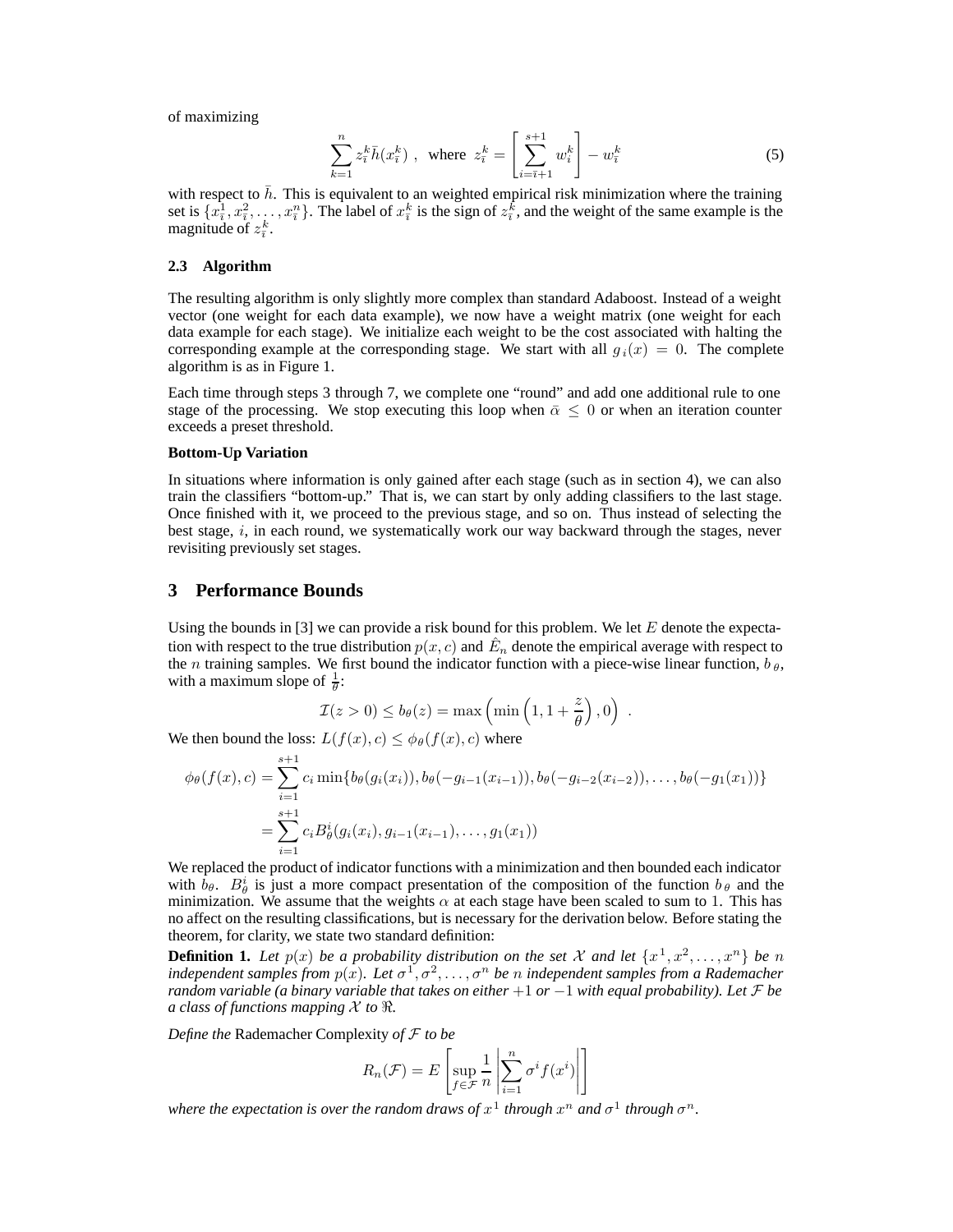**Definition 2.** Let  $p(x)$ ,  $\{x^1, x^2, \ldots, x^n\}$ , and F be as above. Let  $g^1, g^2, \ldots, g^n$  be n independent *samples from a Gaussian distribution with mean 0 and variance 1.*

*Analogous to the above definition, define the* Gaussian Complexity *of* G *to be*

$$
G_n(\mathcal{F}) = E\left[\sup_{f \in \mathcal{F}} \frac{1}{n} \left| \sum_{i=1}^n g^i f(x^i) \right| \right]
$$

We can now state our theorem, bounding the true risk by a function of the empirical risk:

**Theorem 3.** Let  $H_1, H_2, \ldots, H_s$  be the sequence of the sets of functions from which the base classi*fier draws for chain boosting. If* <sup>H</sup>i *is closed under negation for all* <sup>i</sup>*, all costs are bounded between* 0 and 1, and the weights for the classifiers at each stage sum to 1, then with probability  $1 - \delta$ ,

$$
E\left[L(f(x),c)\right] \leq \hat{E}_n\left[\phi_\theta(f(x),c)\right] + \frac{k}{\theta} \sum_{i=1}^s (i+1)G_n(\mathcal{H}_i) + \sqrt{\frac{8\ln\frac{2}{\delta}}{n}}
$$

*for some constant k.*

*Proof.* Theorem 8 of [3] states

$$
E\left[L(x,c)\right] \leq \hat{E}_n\left(\phi_\theta(f(x),c)\right) + 2R_n(\phi_\theta \circ \mathcal{F}) + \sqrt{\frac{8\ln\frac{2}{\delta}}{n}}
$$

and therefore we need only bound the  $R_n(\phi \circ \mathcal{F})$  term to demonstrate our theorem. For our case, we have

$$
R_n(\phi_{\theta} \circ \mathcal{F}) = E \sup_{f \in \mathcal{F}} \frac{1}{n} \left| \sum_{i=1}^n \sigma^i \phi_{\theta}(f(x^i), c^i) \right|
$$
  
=  $E \sup_{f \in \mathcal{F}} \frac{1}{n} \left| \sum_{i=1}^n \sigma^i \sum_{j=1}^{s+1} c_j^i B_{\theta}^s(g_j(x^i_j), g_{j-1}(x^i_{j-1}), \dots, g_1(x^i_1)) \right|$   

$$
\leq \sum_{j=1}^{s+1} E \sup_{f \in \mathcal{F}} \frac{1}{n} \left| \sum_{i=1}^n \sigma^i B_{\theta}^s(g_j(x^i_j), g_{j-1}(x^i_{j-1}), \dots, g_1(x^i_1)) \right| = \sum_{j=1}^{s+1} R_n(B_{\theta}^s \circ \mathcal{G}^j)
$$

where  $G_i$  is the space of convex combinations of functions from  $\mathcal{H}_i$  and  $\mathcal{G}^i$  is the cross product of  $G_1$  through  $G_i$ . The inequality comes from switching the expectation and the maximization and then from dropping the  $c_j^i$  (see [4], lemma 5).

Lemma 4 of [3] states that there exists a k such that  $R_n(B_\theta^s \circ \mathcal{G}^j) \leq kG_n(B_\theta^s \circ \mathcal{G}^j)$ . Theorem 14 of the same paper allows us to conclude that  $G_n(B^s_{\theta} \circ \mathcal{G}^j) \leq \frac{2}{\theta} \sum_{i=1}^j G_n(\mathcal{G}_i)$ . (Because  $B^s_{\theta}$  is the minimum over a set of functions with maximum along of  $\frac{1}{\theta}$  the maximum along of  $B^s$  is a minimum over a set of functions with maximum slope of  $\frac{1}{\theta}$ , the maximum slope of  $B^s_{\theta}$  is also  $\frac{1}{\theta}$ .)<br>Theorem 12, part 2 states  $G_n(G_i) = G_n(H_i)$ . Taken together, this proves our result. Theorem 12, part 2 states  $G_n(\mathcal{G}_i) = G_n(\mathcal{H}_i)$ . Taken together, this proves our result.

Note that this bound has only quadratic dependence on s, the length of the chain and does not explicitly depend on the number of rounds of boosting (the number of rounds affects  $\phi$   $_{\theta}$  which, in turn, affects the bound).

## **4 Application**

We tested our algorithm on the MIT face database [5]. This database contains 19-by-19 gray-scale images of faces and non-faces. The training set has 2429 face images and 4548 non-face images. The testing set has 472 faces and 23573 non-faces. We weighted the training set images so that the ratio of the weight of face images to non-face images matched the ratio in the testing set.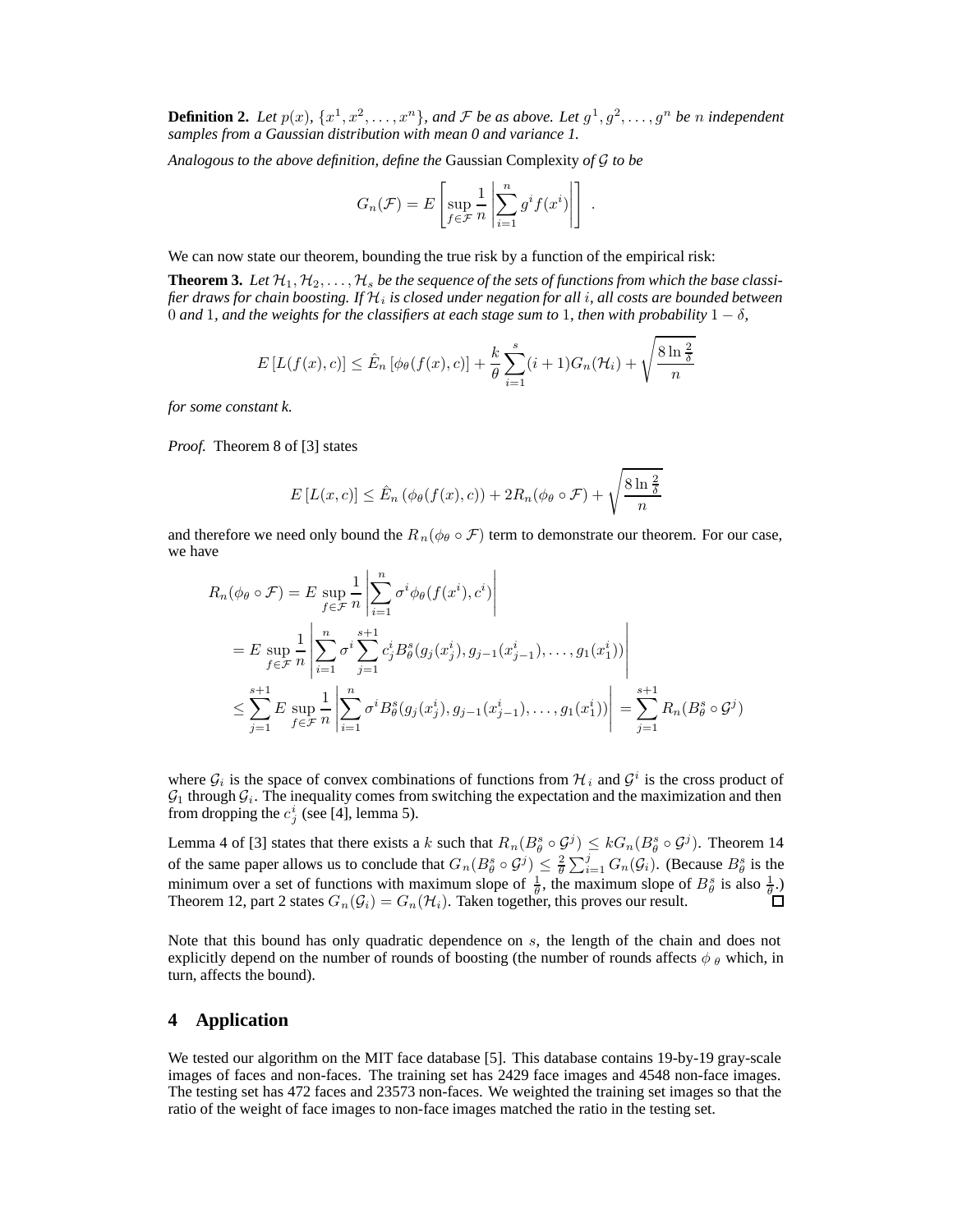

Figure 2: (a) Accuracy verses the number of rounds for a typical run, (b) Error rates and average costs for a variety of cost settings.

#### **4.1 Object Detection as Chained Boosting**

Our goal is to produce a classifier that can identify non-face images at very low resolutions, thereby allowing for quick processing of large images (as explained later). Most image patches (or subwindows) do not contain faces. We, therefore, built a multi-stage detection system where any early rejection is labeled as a non-face. The first stage looks at image patches of size 3-by-3 (*i.e.* a lowerresolution version of the 19-by-19 original image). The next stage looks at the same image, but at a resolution of 6-by-6. The third stage considers the image at 12-by-12. We did not present the full 19-by-19 images as the classification did not significantly improve over the 12-by-12 versions.

We employ a simple base classifier: the set of all functions that look at a single pixel and predict the class by thresholding the pixel's value. The total classifier at any stage is a linear combination of these simple classifiers. For a given stage, all of the base classifiers that target a particular pixel are added together producing a complex function of the value of the pixel. Yet, this pixel can only take on a finite number of values (256 in this case). Therefore, we can compile this set of base classifiers into a single look-up function that maps the brightness of the pixel into a real number. The total classifier for the whole stage is merely the sum of these look-up functions. Therefore, the total work necessary to compute the classification at a stage is proportional to the number of pixels in the image considered at that stage, regardless of the number of base classifiers used.

We therefore assign a cost to each stage of processing proportional to the number of pixels at that stage. If the image is a face, we add a negative cost (*i.e.* bonus) if the image is allowed to pass through all of the processing stages (and is therefore "accepted" as a face). If the image is a nonface, we add a bonus if the image is rejected at any stage before completion (*i.e.* correctly labelled).

While this dataset has only segmented image patches, in a real application, the classifier would be run on all sub-windows of an image. More importantly, it would also be run at multiple resolutions in order to detect faces of different sizes (or at different distances from the camera). The classifier chain could be run simultaneously at each of these resolutions. To wit, while running the final 12-by-12 stage at one resolution of the image, the 6-by-6 (previous) stage could be run at the same image resolution. This 6-by-6 processing would be the necessary pre-processing step to running the 12-by-12 stage at a higher resolution. As we run our final scan for big faces (at a low resolution), we can already (at the same image resolution) be performing initial tests to throw out portions of the image as not worthy of testing for smaller faces (at a higher resolution). Most of the work of detecting objects must be done at the high resolutions because there are many more overlapping subwindows. This chained method allows the culling of most of this high-resolution image processing.

#### **4.2 Experiments**

For each example, we construct a vector of stage costs as above. We add a constant to this vector to ensure that the minimal element is zero, as per section 1.1. We scale all vectors by the same amount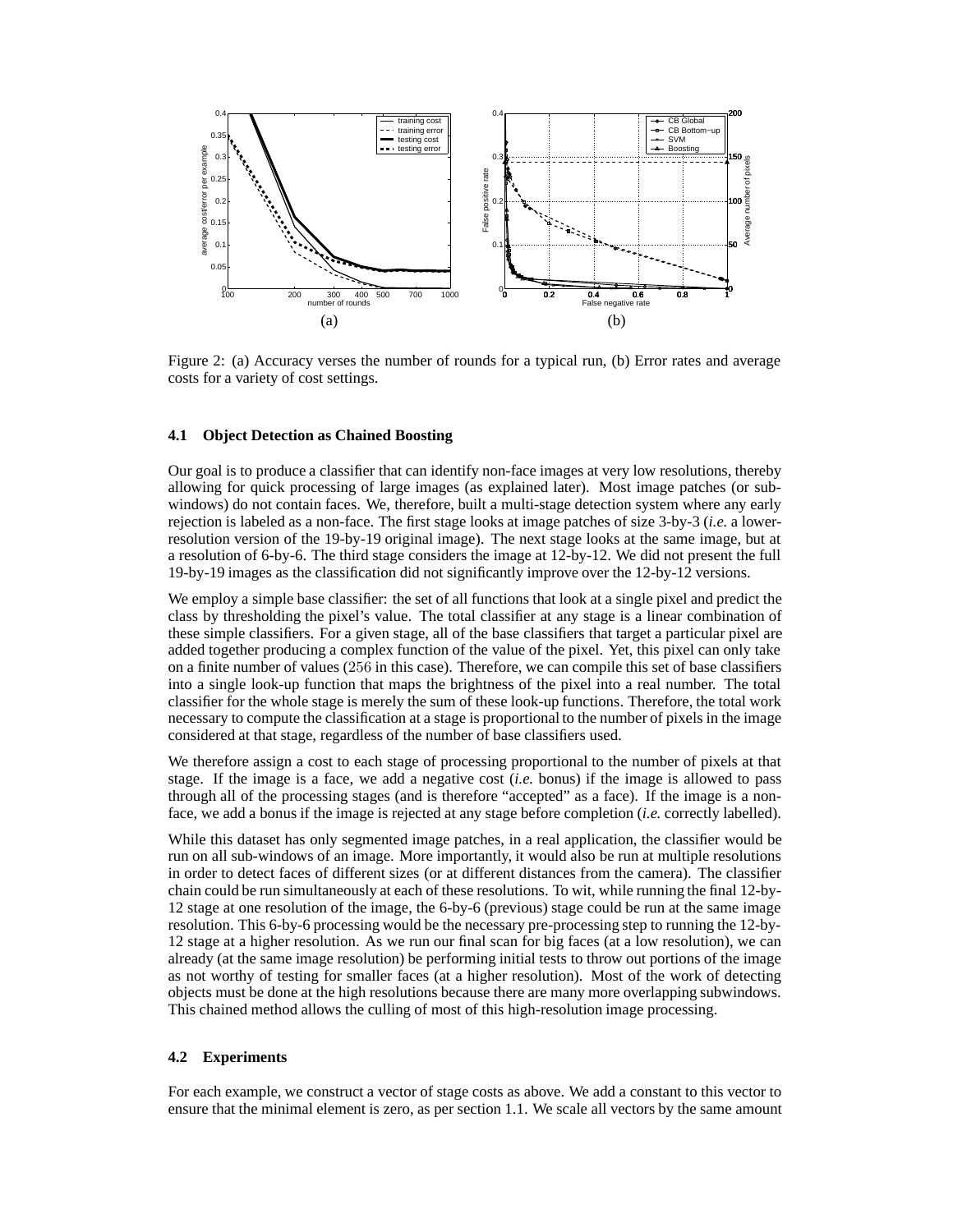to ensure that the maximal value is 1.This means that the number of misclassifications is an upper bound on the total cost that the learning algorithm is trying to minimize.

There are three flexible quantities in this problem formulation: the cost of a pixel evaluation, the bonus for a correct face classification, and the bonus for a correct non-face classification. Changing these quantities will control the trade-off between false positives and true positives, and between classification error and speed.

Figure 2(a) shows the result of a typical run of the algorithm. As a function of the number of rounds, it plots the cost (that which the algorithm is trying to minimize) and the error (number of misclassified image patches), for both the training and testing sets (where the training set has been reweighted to have the same proportion of faces to non-faces as the testing set).

We compared our algorithm's performance to the performance of support vector machines (SVM) [6] and Adaboost [1] trained and tested on the highest resolution, 12-by-12, image patches. We employed SVM-light [7] with a linear kernels. Figure 2(b) compares the error rates for the methods (solid lines, read against the left vertical axis). Note that the error rates are almost identical for the methods. The dashed lines (read against the right vertical axis) show the average number of pixels evaluated (or total processing cost) for each of the methods. The SVM and Adaboost algorithms have a constant processing cost. Our method (by either training scheme) produces lower processing cost for most error rates.

# **5 Related Work**

Cascade detectors for vision processing (see [8] or [9] for example) may appear to be similar to the work in this paper. Especially at first glance for the area of object detection, they appear almost the same. However, cascade detection and this work (chained detection) are quite different.

Cascade detectors are built one at a time. A coarse detector is first trained. The examples which pass that detector are then passed to a finer detector for training, and so on. A series of targets for false-positive rates define the increasing accuracy of the detector cascade.

By contrast, our chain detectors are trained as an ensemble. This is necessary because of two differences in the problem formulation. First, we assume that the information available at each stage changes. Second, we assume there is an explicit cost model that dictates the cost of proceeding from stage to stage and the cost of rejection (or acceptance) at any particular stage. By contrast, cascade detectors are seeking to minimize computational power necessary for a fixed decision. Therefore, the information available to all of the stages is the same, and there are no fixed costs associated with each stage.

The ability to train all of the classifiers at the same time is crucial to good performance in our framework. The first classifier in the chain cannot determine whether it is advantageous to send an example further along unless it knows how the later stages will process the example. Conversely, the later stages cannot construct optimal classifications until they know the distribution of examples that they will see.

Section 4.1 may further confuse the matter. We demonstrated how chained boosting can be used to reduce the computational costs of object detection in images. Cascade detectors are often used for the same purpose. However, the reductions in computational time come from two different sources. In cascade detectors, the time taken to evaluate a given image patch is reduced. In our chained detector formulation, image patches are ignored completely based on analysis of lower resolution patches in the image pyramid. To further illustrate the difference, cascade detectors can always be used to speed up asymmetric classification tasks (and are often applied to image detection). By contrast, in Section 4.1 we have exploited the fact that object detection in images is typically performed at multiple scales to turn the problem into a pipeline and apply our framework.

Cascade detectors address situations in which prior class probabilities are not equal, while chained detectors address situations in which information is gained at a cost. Both are valid (and separate) ways of tackling image processing (and other tasks as well). In many ways, they are complementary approaches.